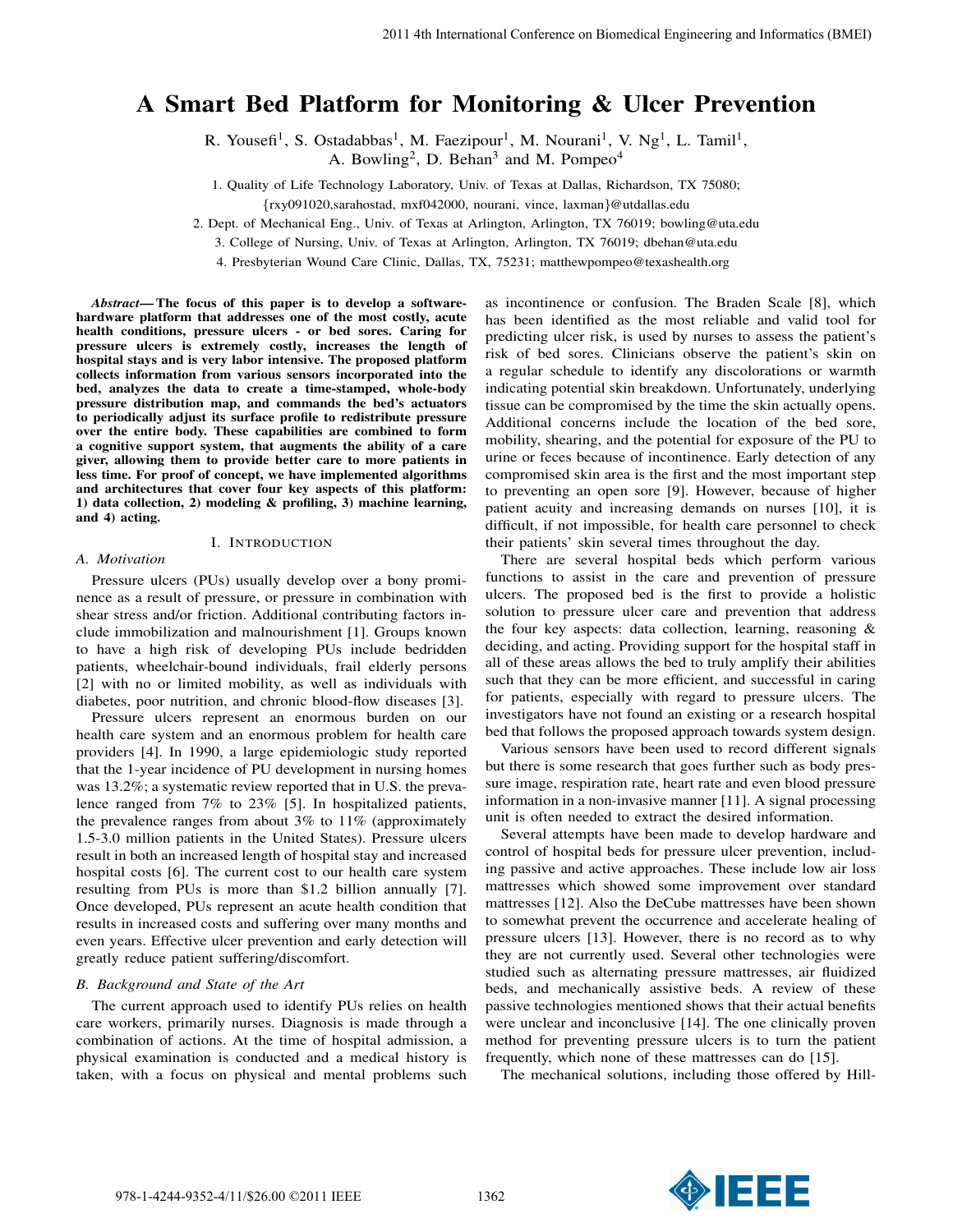Rom, as well as other manufacturers, offer several assistive solutions, but none actually turn the patient. Another approach is the IANSiS bed, developed at the University of Wisconsin [16], comprised of 5724 plastic, pneumatically actuated, pins with a small head diameter of 15.6 mm. The drawback of this approach is that pins close together can apply very different forces which can increase shear forces in the skin. Still, none of these beds can provide the large rotations involved in turning, or achieve the same effect by other means. The proposed bed can achieve the pressure distributions associated with turning the patient using a lesser, although significant, amount of rotational motion than manual turning.

## *C. Key Contribution and Paper Organization*

In this paper, we present implementation of a proof-ofconcept platform for pressure ulcer monitoring and prevention. This platform has combined four key aspects of a support system, i.e. data collection, modeling, machine learning, and acting. Our platform has been successfully tested using prerecorded data and favorable performance and accuracy have been observed. Due to lack of space, our discussion will be limited to the system level. The details of these algorithms are beyond the scope of this paper and will be reported in future publications.

The remaining part of this paper is organized as follows: Section II explains the four main units of the smart bed platform. Experimental results are outlined in Section III. Section IV contains the concluding remarks.

## II. SMART BED PLATFORM

Since interaction with the hospital bed is a key cause of pressure ulcers, a smart bed can provide a first line of defense in preventing them. With this goal in mind, the hospital bed can be viewed as a source of biosignal data collection, because it is where patients spend a large amount of their time. The goal of this work, in general, is to enhance the capabilities of the bed with respect to its intellectual and physical characteristics, such that it can provide cognitive support to hospital staff. More specifically, the combination of a sensor network, machine intelligence, a morphable, tiled surface, and computer control can produce a smart bed capable of providing support to the staff that significantly improves the care, epidemiological analysis and prevention of pressure ulcers. The smart bed reduces the staff needed to turn patients. That means the nurse can spend more direct care time at the bedside assessing for complications or adverse events instead of looking for help to turn the patient. There are four aspects of interest related to a *pressure-ulcer aware* smart bed system as pictured in Figure 1 and to be explained next.

## *A. Data Collection & Monitoring*

In order to measure pressure over the entire body, pressure sensors are distributed over the bed's surface in an array format. Resistive and capacitive sensors are the two main types of commercially available surface pressure sensors. The technology behind large area sensing using a sensor matrix has been advanced in the past decade and currently several pressure sensor arrays are offered in the market. Examples

are Tekscan, Xsensor and Sensor Product Inc. that offer offthe-shelf sensor and/or body pressure measurement mats.

These devices are necessary but not sufficient. Off-theshelf sensor arrays can be used to capture the pressure map, but the level and sophistication of the processing required for the smart bed application, is not commercially available. Specifically, a time-stamped pressure distribution image that can be constructed to facilitate body part identification, posture detection/classification and body movement analysis. To simplify the monitoring, we have also designed a GUI that facilitates access and visualization of relevant data.

## *B. Modeling & Profiling*

This unit generates a profile from the initial, fused sensor data in order to capture the most important metrics such as the pressure map, level of moisture, temperature, mobility/activity, and blood pressure. As shown in Figure 1, the key units here include: (a) preprocessing and signal conditioning, (b) detecting body posture and limbs, and (c) extracting critical features from the sensed data (patient's profile/model). The most critical information for a patient likely to experience a pressure ulcer can be collected directly from the sensor readings or through data fusion such as deriving probabilistic models and/or Bayesian data fusion methods [17]. Fused data are expected to be more informative in terms of interpretation.

The Braden pressure ulcer risk assessment chart [8] is widely used by hospitals to informally estimate the risk of developing pressure ulcers for bedbound and chairbound patients. Typically, a nurse manually records his/her judgment as a number between 1 (highest risk) and 4 (lowest risk) for six categories: (1) sensory perception, (2) moisture, (3) activity, (4) mobility, (5) nutrition and (6) friction  $\&$  shear. Patients with a total score of 12 or less are considered to be at risk of developing pressure ulcers, (i.e. 15-16=low risk, 13-14=moderate risk, 12 or less=high risk). Available Braden chart data is used for training and validation of the results produced by our support vector machine (SVM) approach [18].

*1) Body Posture Detection:* Figure 2 depicts an overview of posture classification algorithm developed for this platform. The posture detection algorithm has two main steps, i.e. training and test. The goal in training phase is to generate required data set for classification. To build the training set, a complete set of pressure maps in 5 different postures are collected using our platform. Training set goes into preprocessing unit which extracts the body segment and enhances quality of pressure images. Dimension of data is reduced by projecting images from a correlated high dimension input space into an uncorrelated low dimension data space using Principal Component Analysis (PCA) [19]. During test, each new pressure image is projected into new dimension space. Distance between extracted features for new pressure map and the training set is measured in kNN classifier to assign labels.

*2) Limb Detection & Tracking:* Most of pressure ulcers form over bony areas of the body such as sacrum, over the hip bones, back of the head and shoulder. Limb detection allows us to track at-risk regions of the body and assess those parts more accurately. After classifying patient's posture on the bed, we fit a model to classified pressure map using an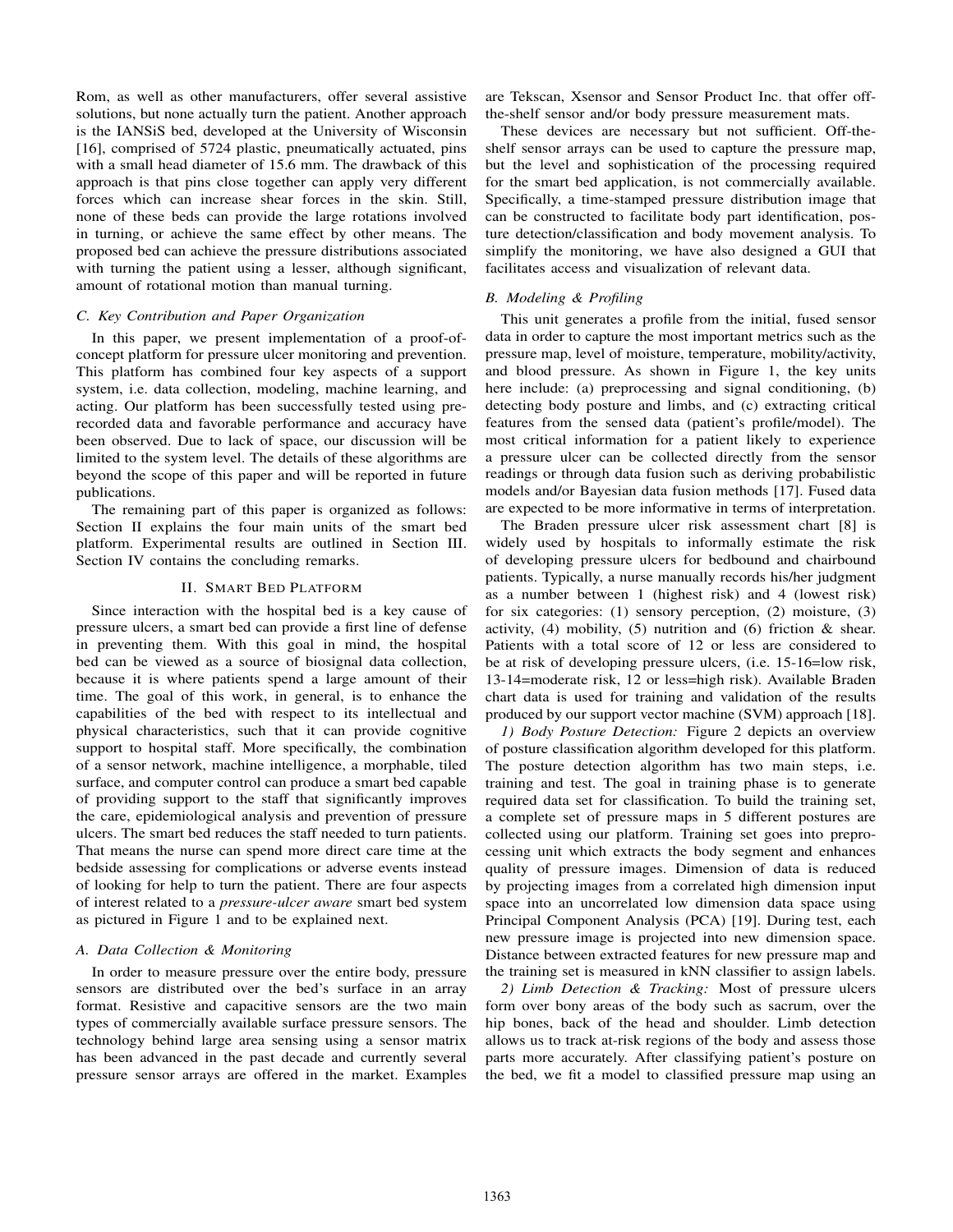

Figure 1. Smart bed system architecture.



Figure 2. Posture Detection Process.

articulated human body model. Flexible and parametric human body model is developed for all postures. During the training phase a database of human body model is generated. During test, the most similar sample of classification algorithm will serve as the initial estimation of the model parameters. After initial estimation of location, size and angle of the assigned model, blob analysis is done to tune model parameters [19].

*3) Feature Extraction:* We want to extract relevant information from the data collection unit that can be used in the machine learning unit. There are two types of sensor data: (1) posture-independent (e.g physiological) data such as blood pressure, and (2) posture-dependent values such as pressure, temperature or moisture on each point of body in contact with bed. Posture-dependent values will be obviously limbdependent too. For uniformity, we assume each metric is sampled periodically but the sampling period for each may be different. We assume there are *M* posture-independent, *N* posture-dependent metrics and *L* limbs to monitor. The temporal resolution of the posture-independent metrics is bounded by the sampling frequency of the data collection system. The spatial resolution of the posture-dependent metrics is confined by the distance between every two adjacent sensor nodes in the array of sensors. We use the concept of *moments* (*m*) to uniformly extract features. In mathematical modeling, moments are widely used to extract quantitative measures of the shape for a set of points. In general, the *k*th bounded moment of a real value function  $f(t)$  is defined by  $\mu_k = \int t^k f(t) dt$ . The first *t* four moments are *mean*, *variance*, *skewness* (a measure of the asymmetry) and *kurtosis* (a measure of the peakedness).

The development of bed sores is directly influenced by the

time duration the patient stays in each posture and how the whole body is exposed to the risk factors. For a given period of time,  $\Delta t$ , we construct a vector of the first to the fourth moment or variation of the moment for both posture-dependent and independent data metrics.

#### **(1) Posture-Independent Features:**

Suppose  $g_i(t)$  ( $1 \leq j \leq M$ ) indicate the posture-independent samples (e.g. blood pressure) taken over a period of time. For a given period of time, Δ*t*, the feature vector for each function will be the combination of four moments:

$$
\vec{G}_j = [m_{1,g_j}, m_{2,g_j}, m_{3,g_j}, m_{4,g_j}] \quad 1 \le j \le M \qquad (1)
$$

The extracted feature vector can now be defined as a combination of the above feature vectors:

$$
\vec{\Phi}_{body} = [\vec{G}_1, \ \ldots, \ \vec{G}_M] \tag{2}
$$

#### **(2) Posture-Dependent Features:**

There are at least three metrics to consider, i.e. based on limb's posture, mobility and center of pressure. For the first metric, let  $f_{i,l}(x, y, t)$  represent the biosignal value  $(1 \le i \le N)$  sampled for limb  $l$  ( $1 \le l \le L$ ) at bed-coordinate  $(x, y)$  at time *t*. For each function in a given time interval,  $\Delta t$ , we can compute:

$$
\vec{F}_{i,l} = [m_{1,f_{i,l}}, m_{2,f_{i,l}}, m_{3,f_{i,l}}, m_{4,f_{i,l}}] \quad 1 \le i \le N \quad 1 \le l \le L \tag{3}
$$

And the overall extracted feature vector can now be defined as a combination of the above feature vectors:

$$
\vec{\Phi}_{\text{posture}} = [\vec{F}_{1,1}, \ \dots, \ \vec{F}_{N,1}, \ \dots, \ \vec{F}_{1,L}, \ \dots, \ \vec{F}_{N,L}] \tag{4}
$$

The second and third metrics (based on mobility and center of pressure) are associated with the limb's movement (i.e. large displacement shown in *x* and *y* axes) and limb's repositioning (slight movement that redistribute forces but does not make any large displacement), respectively. In order to obtain a numerical discrete level feature vector of the mobility level of patient, motion analysis [20] and center of pressure (CoP) [21] techniques are used. For mobility, we obtain two mobility functions  $p_{x,l}(t)$  and  $p_{y,l}(t)$ . Similarly, for the second type of mobility, CoP for each of *L* limbs of interest (e.g. trunk, hip, leg, head) are computed and mapped to horizontal and vertical axes to give us  $q_{x,l}(t)$  and  $q_{y,l}(t)$ . Briefly, for an area of interest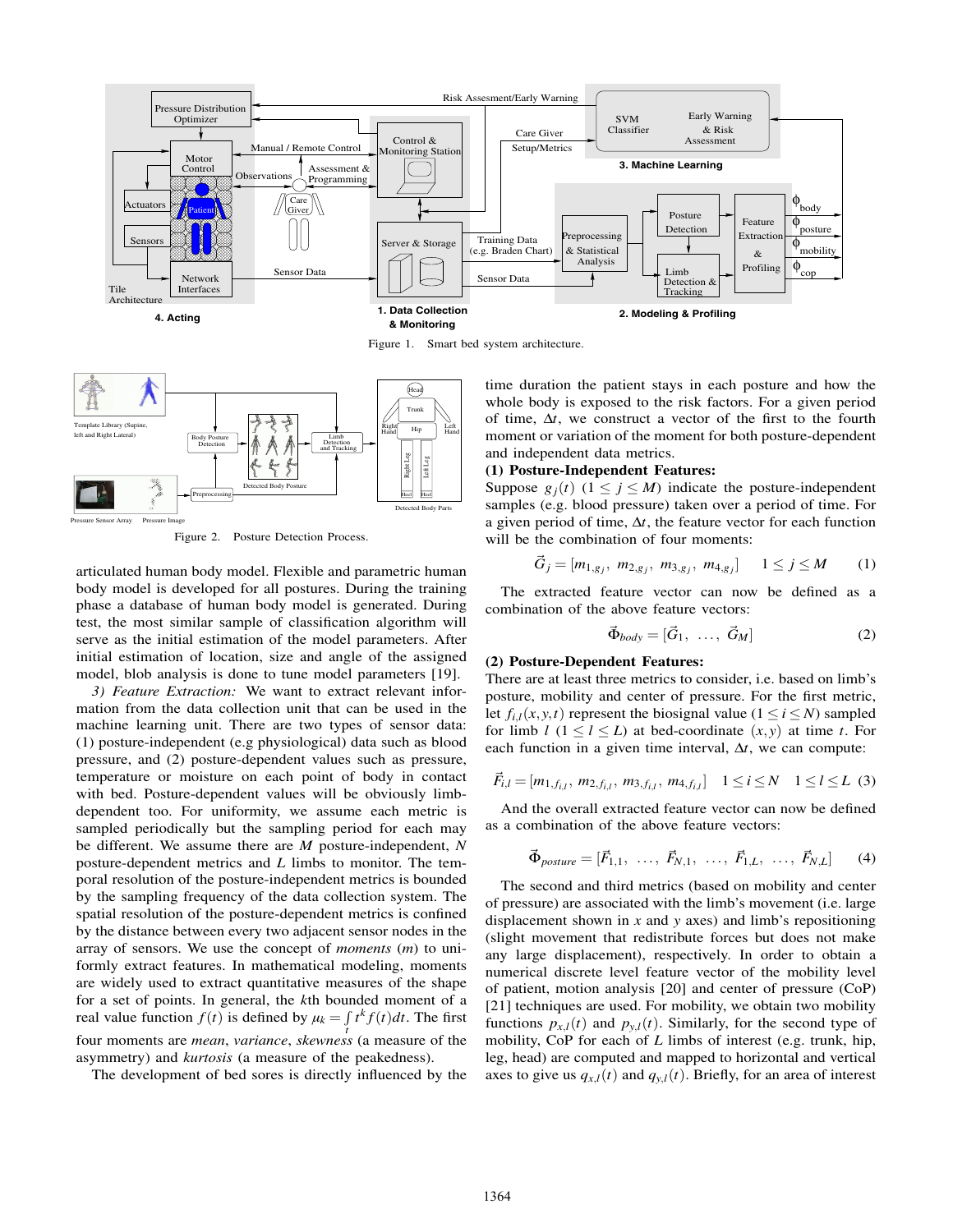with *K* pressure value  $(v_i)$  points, CoP is formally defined as:  $(x_{cop}, y_{cop}) = (\frac{\sum_{i=1}^{K} x_i y_i}{\sum_{i=1}^{K} y_i}, \frac{\sum_{i=1}^{K} y_i y_i}{\sum_{i=1}^{K} y_i}).$ <br>Similar to Equation 3, functions *Ps* and *Qs* are computed

and the extracted feature vector for limb's mobility and CoP and are defined:

$$
\begin{cases}\n\vec{\Phi}_{mobility} = [\vec{P}_{x,1}, \vec{P}_{y,1}, \dots, \vec{P}_{x,L}, \vec{P}_{y,L}] \\
\vec{\Phi}_{cop} = [\vec{Q}_{x,1}, \vec{Q}_{y,1}, \dots, \vec{Q}_{x,L}, \vec{Q}_{y,L}]\n\end{cases}
$$
\n(5)

The final feature vector is a combination of vectors shown in Equations 2, 4 and 5. It's easy to verify that the total number of features will be  $4[M + LN + 2L + 2L] = 4[M + L(N + 4)].$ Ultimately, the most relevant features will be chosen for machine learning unit.

$$
\vec{\Phi}_{overall} = \vec{\Phi}_{body} \cup \vec{\Phi}_{posture} \cup \vec{\Phi}_{mobility} \cup \vec{\Phi}_{cop}
$$
 (6)

# *C. Machine Learning*

The primary goal of this unit is to apply machine learning techniques to train a model for assessing a patient's risk of developing pressure ulcer, by combining the features extracted in the modeling and profiling unit. The predictions made by this model will enable us to (1) issue an early warning (alert) flag indicating the existence of high risk of developing ulcer and (2) control command/data for pressure redistribution around high-risk limbs (i.e. provided to the care giver or the actuation unit).

To train this risk assessor, we have employed SVM [18], a learning algorithm that achieved state-of-the-art results on a variety of tasks, both within and outside the health-care domain. In our training set, each instance corresponds to the data collected from a particular body part of a patient at a particular time step, and is represented as a vector composed of the features discussed in the previous subsection. The label of an instance, which is manually assigned by a health-care professional, can be either a simple binary classification (i.e. whether the patient is at high risk of developing PU or not) or one of the three classes (e.g. high, moderate and low risk). Given this training set, we can use an SVM in combination with a variety of kernels to assign one of the risk levels to a test instance (if the label is one of its three classes) or a classifier for determining whether a patient has a high risk of developing ulcer (if the class label is binary). One may argue that the binary decision returned by a classifier is not particularly useful in practice, since what we typically desire is a real value that indicates the risk of developing ulcer. In fact, this real value can be easily derived from an SVM classifier. Hence, we derive a risk function  $R$  that computes the risk associated with a test instance based on its distance from the hyperplane in SVM, assigning the highest (lowest) risk value to the instance that is farthest away from the hyperplane in the positive (negative) region.

## *D. Acting*

The general requirements on the design of the bed hardware are to provide a means for moving and manipulating the patient. The bed uses *soft, non-grasp* manipulation for this purpose. The non-grasp approach is used because it is safe in that there is no attempt to grasp or constrain the patient's body. The "soft" aspect allows for fine control of the contact/pressure



Figure 3. Tiled architecture: (a) base and surface, (b) one tile and its 3 DOF.

forces along the patient's skin. Manipulation is the key issue here because manipulating/moving the patient is the mosteffective current practice used by nurses to prevent pressure ulcers, referred to as "turning the patient".

In this work, soft manipulation is accomplished using a combination of mechanical and pneumatic actuation; pneumatically controlled, air mattresses are often used in pressure ulcer prevention. Thus the idea here is to add mechanical actuation, enhancing the bed's ability to finely control the pressure along the patient's skin.

The overall design of the bed consists of a segmented or tiled surface where each tile can be actuated independently or in concert with the others. This creates a movable surface that can manipulate a patient without grasping her/him. A preliminary version of the bed, along with a closeup of an individual tile, is shown in Figure 3. It consists of 1 foot x 1 foot units yielding a bed approximately 7 foot in length x 4 foot in width, which would accommodate a wide range of patients. It is designed to handle a wide range of patients, including bariatric ones, up to 315 kg.

Each unit is comprised of a parallel mechanism with an air bladder attached to the top; however, many configurations are possible. Each unit has 3 degrees-of-freedom (DOF) of movement, and an infinite number of DOF from the deformable bladder on top; the actual bladder will have a flatter, more square surface with more area. The pneumatic pumps required to inflate the air bladders are not shown in Figure 3. Pressure sensors are embedded in the surface and/or underneath the air bladder to provide force feedback to the motor controllers. Currently, a tile can tilt a maximum of 60.9∘, which, in addition to the other features of the bed, should be sufficient to achieve the same effect as turning the patient.

#### III. EXPERIMENTAL RESULTS

#### *A. Posture Detection*

Table I summarizes experimental result extracted for our posture detection algorithm. Each column of this matrix represents instances in actual class while each row of this matrix represents the instances in a predicted class. For example, the entries of the first column of the above confusion matrix have the following meaning: 99.2% of actual Right Foetus instances are predicted correctly while 0.7% of actual Right Foetus instances are erroneously predicted as Right Yearner and 0.1% as Supine. The overall accuracy (correct predictions) of the method with kNN classifier is 97.7% .